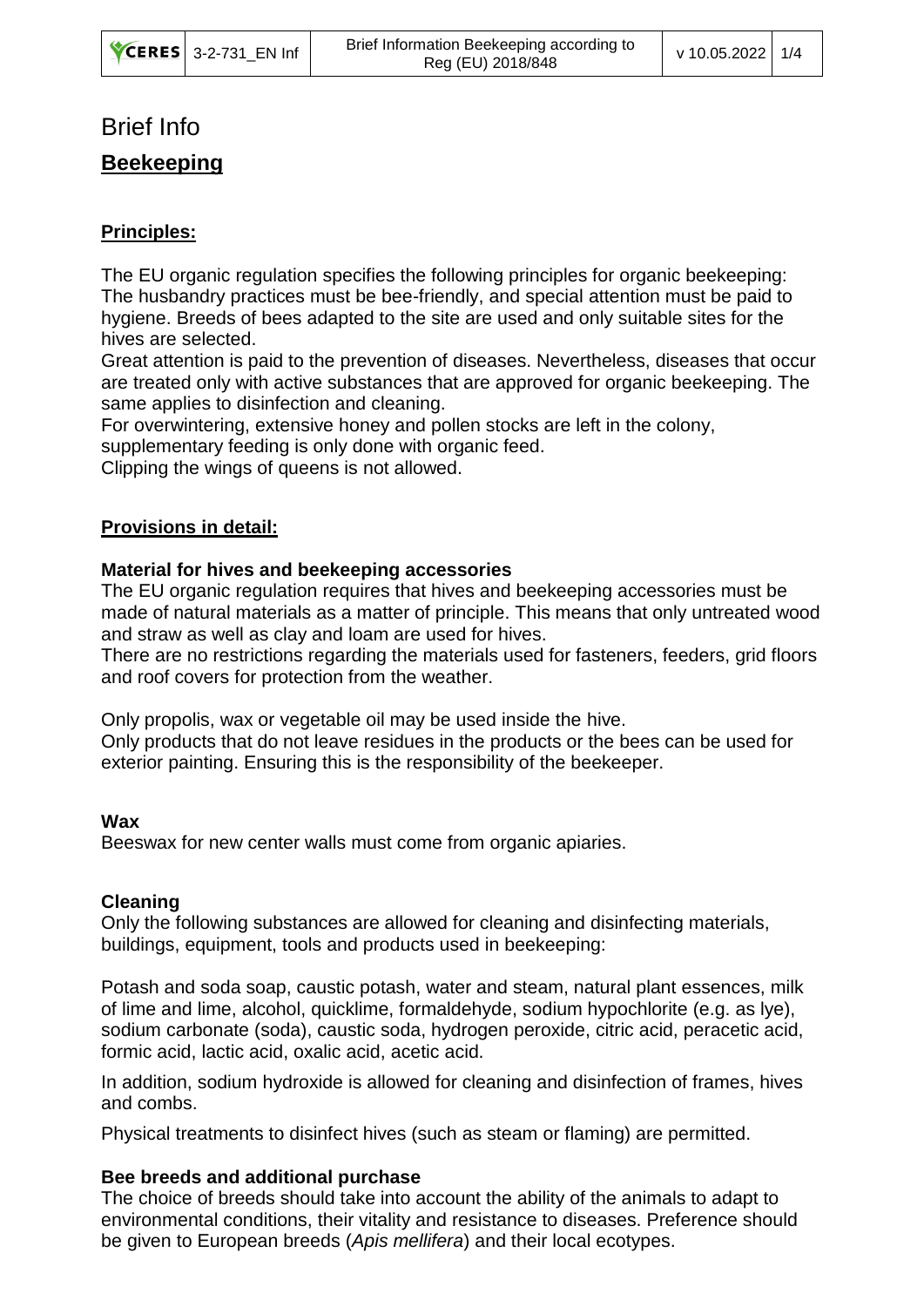|  | <b>CERES</b> 3-2-731 EN Inf | Brief Information Beekeeping according to<br>Reg (EU) 2018/848 | v 10.05.2022 2/4 |  |
|--|-----------------------------|----------------------------------------------------------------|------------------|--|
|--|-----------------------------|----------------------------------------------------------------|------------------|--|

If an additional purchase is necessary, organic colonies are to be purchased. However, a maximum of 20% conventional queen bees and/or swarms (calculated from the existing colonies) may be used annually for stock renewal if these are not available in organic quality. These must be placed on organic combs/organic wax bottoms. In any case, one swarm or queen per year can be replaced by a non-organic swarm or queen.

### VO (EU) 2020/2146):

(7) When a high mortality of animals, including bees or other insects, occurs in a holding or a production unit and operators cannot have access to organic animals, bees or other insects to renew or reconstitute their herd or flock, it is necessary to provide for the possibility for those operators to use non-organic animals under certain conditions.

## **Location of the hives**

The location of the hives must be such that there are sources of nectar and pollen within a radius of 3 km consisting essentially of organically produced plants or, where appropriate, wild plants or non-organically managed crops or forests managed only by methods with a low environmental impact. The location of the hives must be at a sufficient distance from sources of pollution that may contaminate the apiculture products or affect the health of the bees. The beekeeper must take appropriate precautionary measures to avoid contamination.

# VO (EU) 2020/2146):

(12) As certain events such as extreme climatic conditions, fires or earthquakes may drastically reduce the sources of nectar and pollen in certain areas, it is necessary to provide for the possibility for the operators affected to move bee colonies to areas that may not consist essentially of organically produced crops, or of spontaneous vegetation or non-organically managed forests or crops that are only treated with low environmental impact methods, where the survival of the colony is endangered.

# **Feeding**

Feeding of bee colonies is only permitted if the survival of the colony is endangered due to climate conditions or other reasons (e.g. natural disasters). In this case, organic honey, organic sugar syrup, organic sugar or organic pollen may be fed. Pollen substitutes are prohibited. Records must be kept of the feeding (type of products used, time of feeding, quantities and hives affected).

### **Pest control and disease prevention**

The vitality and self-healing power of the colonies shall be maintained and promoted. If, despite all precautionary measures, the colonies become diseased or infested, they shall be treated immediately and, if necessary, the hives may be placed in isolation. In the case of interventions, preference shall be given to biological and biotechnical measures.

### Varroa control:

In case of varroa infestation, the following substances may be used:

Oxalic acid, lactic acid, acetic acid , formic acid, menthol, thymol, eucalyptol, camphor

In contrast to the control of other diseases and pests, treatments against varroa with these agents do not require wax exchange and new conversion.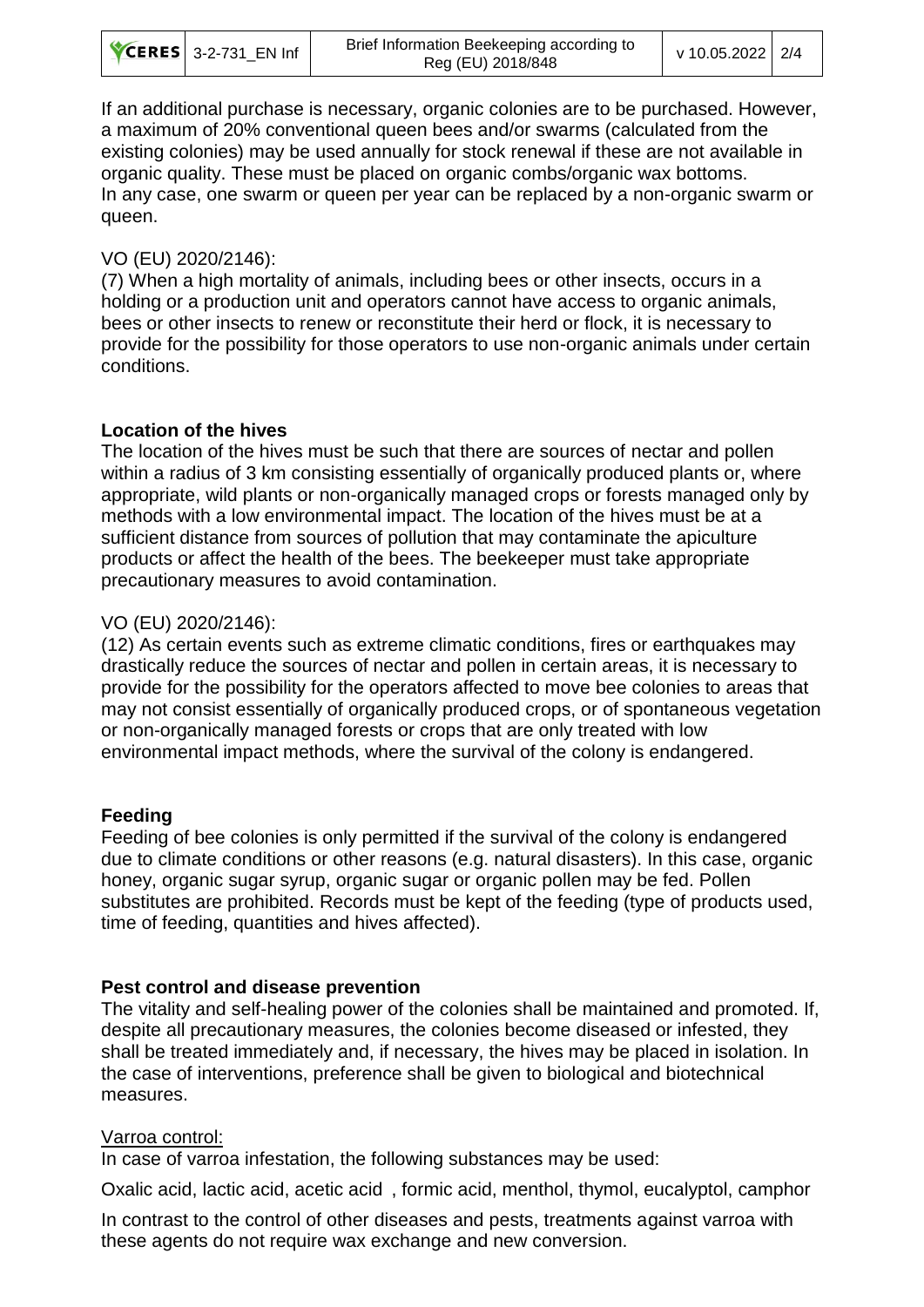| <b>CERES</b> 3-2-731 EN Inf | Brief Information Beekeeping according to<br>Reg (EU) 2018/848 | v 10.05.2022 3/4 |  |
|-----------------------------|----------------------------------------------------------------|------------------|--|
|-----------------------------|----------------------------------------------------------------|------------------|--|

Male brood may only be destroyed to control infestation with Varroa mites.

### Control other diseases and pests (eg, wax moth):

Currently, only the following substances may be used: Bacillus thuringiensis and sulfur

If chemical-synthetic allopathic agents are administered, the treated colonies must be placed in isolation during this period and all wax must be replaced with wax from organic beekeeping. The affected colonies must undergo the 12-month conversion period again after completion of such treatment.

### Control of rodents:

Agents against rodents (rodenticides) may be used only in traps.

## **Purchase of operating resources**

Whenever organic products (wax, feed, bees) are purchased, the current organic certificate must be requested from the seller and the goods must be correctly declared on the invoice/delivery bill.

## **Records**

Records are a central area in organic beekeeping. On the one hand they provide important information for the farm manager, on the other hand they are essential for organic control. The following points must be documented in the records:

- Purchase of inputs (purchase of feed, purchase of bees)
- Animal treatment/medication use/Varroa treatment.
- Processing/Marketing

Special records concerning beekeeping must be kept separately in the form of a hive register. This must contain:

- Peoples management
- Feeding (feed, timing and quantity)
- Harvest quantities, timing (honey, pollen...) Removal of the combs and honey extraction
- Cleaning/Disinfection
- Hikes
- Bee accesses

The hives must be identifiable.

The site plans of the locations of the hives must be kept up to date. The flight radius of 3 km around the respective location must be drawn in these site plans. Please select a scale for the site plans that allows the 3-km radius to be displayed.

Please note that you do not have to keep duplicate records. The form is also up to you. Only the required contents must be kept ready for the organic control at any time and up-to-date.